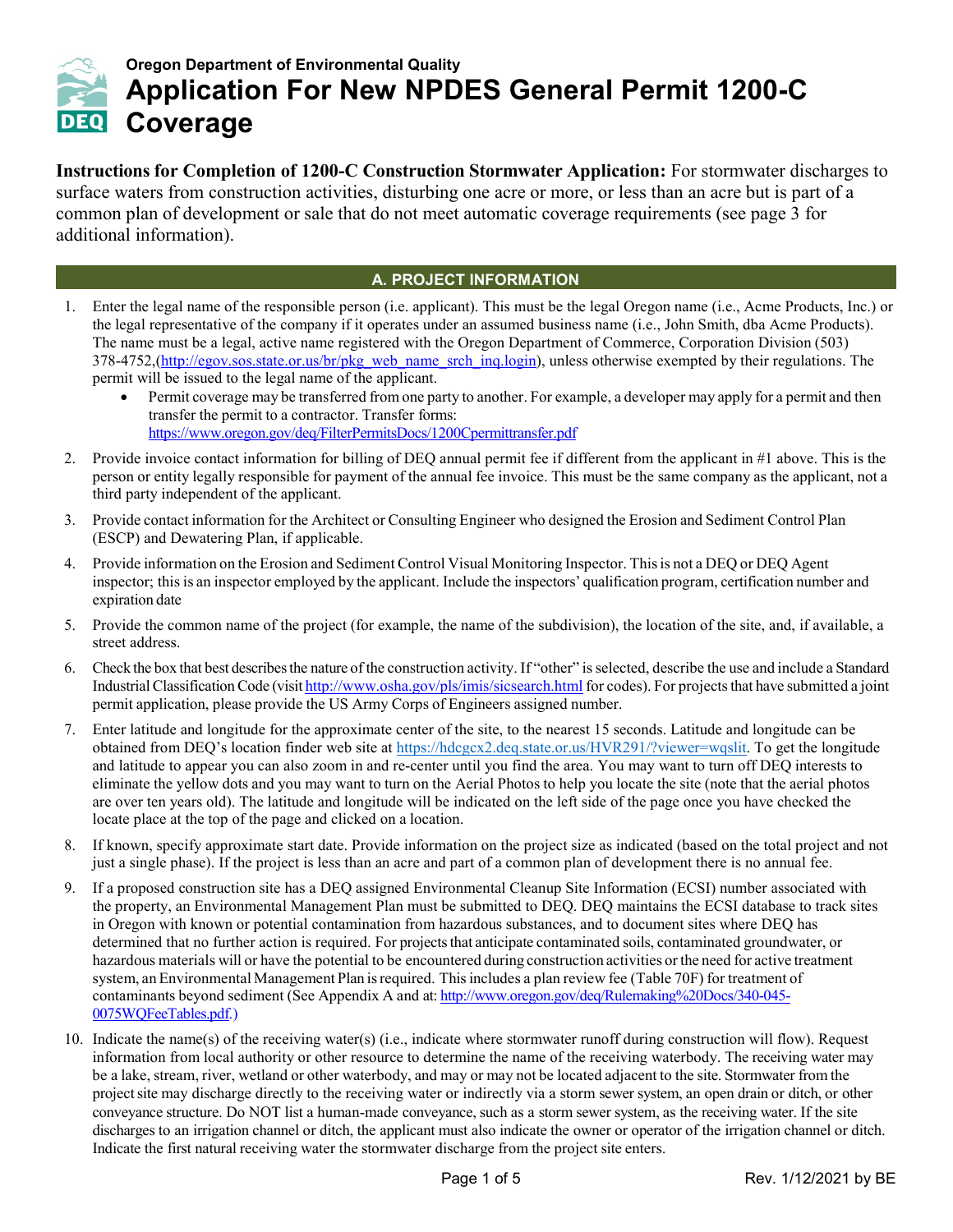For example, if the project site discharge enters a storm sewer system, that empties into Trout Creek, which flows into Pine River, the receiving water is Trout Creek, because it is the first natural waterbody the project site discharge will reach. *Similarly, a discharge into a ditch that feeds Spring Creek should be identified as "Spring Creek" since the ditch is a human-made conveyance. If yoursite dischargesinto a municipalseparate storm sewersystem (MS4), the applicant must*  identify the waterbody into which that portion of the storm sewer discharges. That information should be readily available *from the operator of theMS4.*

- 11. Indicate whether stormwater runoff during construction will discharge directly to or through a storm sewer or drainage system that discharges to a Total Maximum Daily Load (TMDL) **or** 303(d) listed waterbody for turbidity or sedimentation. To make this determination, the following tools are available on DEQ's website:
	- WQ Assessment page: <https://www.oregon.gov/deq/wq/Pages/epaApprovedIR.aspx> to search criteria: waterbody and listing status Category 5 (303d) and Category 4a (TMDL approved).

# **B. SIGNATURE OF LEGALLY AUTHORIZED REPRESENTATIVE**

### **DEFINITION OF LEGALLY AUTHORIZED REPRESENTATIVE:**

Please also provide the information requested in brackets *[ ]*

- **Corporation**  president, secretary, treasurer, vice-president, or any person who performs principal business functions; or a manager of one or more facilities that is authorized in accordance to corporate procedure to sign such documents.
- **Partnership**  General partner *[list of general partners, their addresses, and telephone numbers].*
- **Sole Proprietorship**  Owner*.*
- **City, County, State, Federal, or other Public Facility**  Principal executive officer or ranking elected official.
- **Limited Liability Company**  Member *[articles of organization].*
- **Trusts** Acting trustee *[list of trustees, their addresses, and telephone numbers].*

(please see 40 CFR §122.22 for more detail, if needed)

## **APPLICATION AND FEE SUBMITTAL**

#### **To authorize permit registration, the following must be completed and submitted to the appropriate DEQ regional office or DEQ Agent**

- $\Box$  Complete and accurate DEQ application form signed by the Legally Authorized Representative and Land Use Compatibility Statement (LUCS) indicating that the proposed activities are compatible with the local government's acknowledged comprehensive plan.
- Erosion and Sediment Control Plan Narrative, if applicable.
- $\Box$  Environmental Management Plan, if applicable.
- $\square$  Dewatering Plan, if applicable.
- $\Box$  Stormwater Erosion and Sediment Control Plan Drawings; full-sized hard copy and electronic file.
- $\Box$  [Applicable permit](http://www.oregon.gov/deq/Rulemaking%20Docs/340-045-0075WQFeeTables.pdf) fee. Appropriate fees are available at http://www.oregon.gov/deq/Rulemaking% 20Docs/340-045-0075WQFeeTables.pdf. All stormwater permits charge an application fee and an annual fee upon registration. DEQ will invoice the annual fee amount if your project coverage extends more than a year. **Please note:** if submitting an Environmental Management Plan to address contaminants or operate an Active Treatment System, a review fee

#### will be charged as indicated in Table 70F. **APPLICATION AND FEE SUBMITTAL**

Submit this application, Narrative Parts I, II & III (if applicable), LUCS, Erosion and Sediment Control Plan (full-sized hard copies and electronic copy), Dewatering and/or Environmental Management Plan and the applicable fee to the appropriate DEQ regional office or DEQ Agent listed below. Contact the appropriate DEQ regional office or DEQ Agent for the best way to submit the electronic version of the ESCP.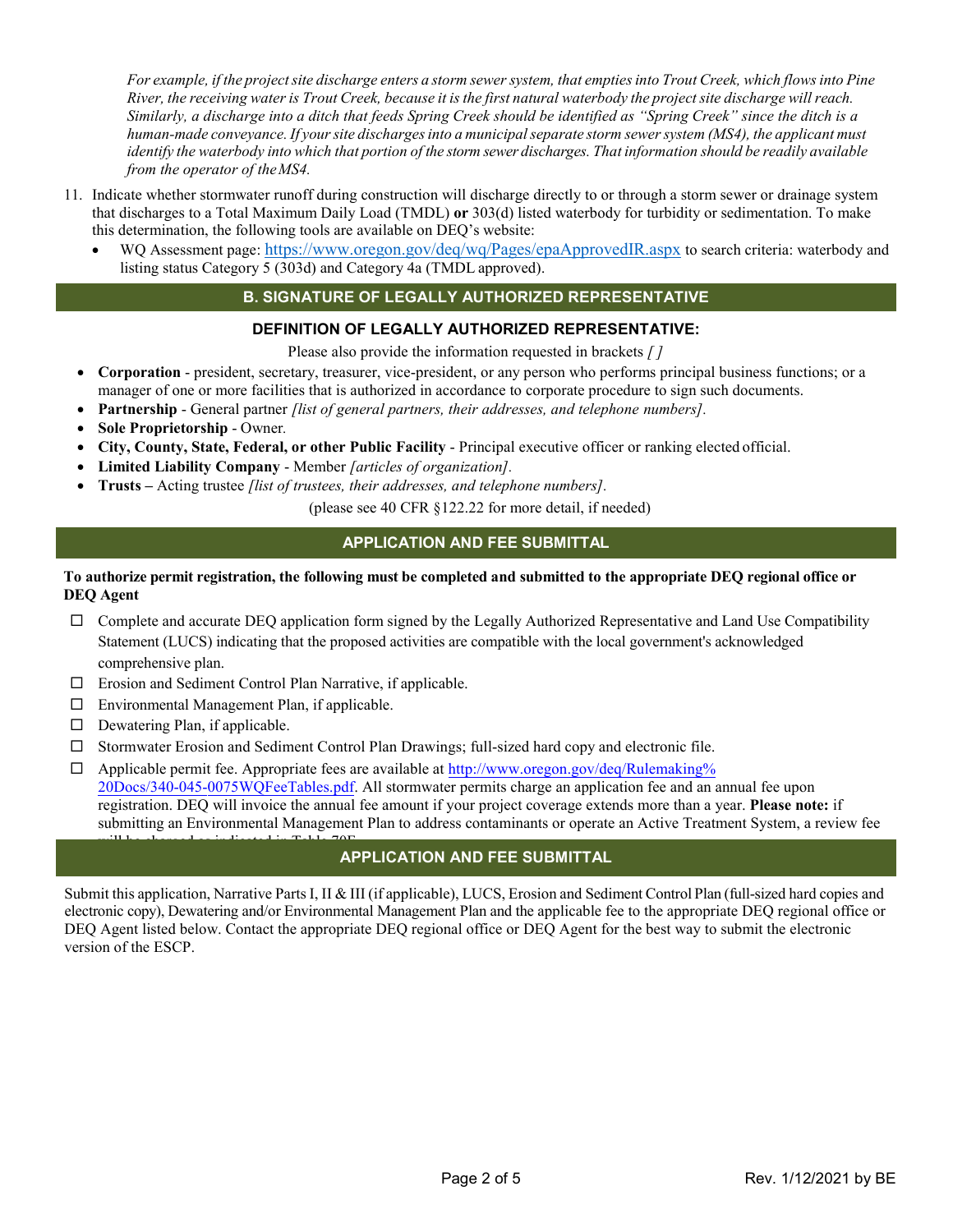| <b>AGENTS AND REGIONAL OFFICES CONTACTS</b> |                                                                             |                                |                                         |                                        |                     |  |  |
|---------------------------------------------|-----------------------------------------------------------------------------|--------------------------------|-----------------------------------------|----------------------------------------|---------------------|--|--|
|                                             | <b>City of Eugene</b>                                                       |                                | <b>City of Troutdale</b>                |                                        |                     |  |  |
|                                             | 99 W. 10th Avenue, Eugene, OR 97401                                         |                                |                                         | 342 SW 4th Street, Troutdale, OR 97060 |                     |  |  |
|                                             | 541-682-2706                                                                |                                | 503-674-3300                            |                                        |                     |  |  |
|                                             | <b>Clean Water Services</b>                                                 |                                | <b>Rogue Valley Sewer Services</b>      |                                        |                     |  |  |
|                                             | 2550 SW Hillsboro Highway, Hillsboro, OR 97123                              |                                | 138 West Vilas Road,                    |                                        |                     |  |  |
|                                             | 503-681-5101<br>Includes Banks, Beaverton, Cornelius, Durham, Forest Grove, |                                | P.O. Box 3130                           |                                        |                     |  |  |
|                                             | Gaston, Hillsboro, King City, North Plains, Sherwood, Tigard,               |                                | Central Point, OR 97502<br>541-664-6300 |                                        |                     |  |  |
|                                             | Tualatin, and portions of Washington Co.                                    |                                |                                         |                                        |                     |  |  |
| <b>DEQ Northwest Region</b>                 |                                                                             | <b>DEQ Western Region</b>      |                                         | <b>DEQ Eastern Region</b>              |                     |  |  |
| 700 Lloyd Building                          |                                                                             | 165 East 7th Avenue, Suite 100 |                                         | 800 SE Emigrant Avenue, Suite 330      |                     |  |  |
|                                             | 700 NE Multnomah St., Suite 600                                             |                                | Eugene, OR 97401                        |                                        | Pendleton, OR 97801 |  |  |
|                                             | Portland, OR 97232                                                          | 541-686-7930 or                |                                         | 541-278-4605 or                        |                     |  |  |
| 503-229-5263 or 1-800-452-4011              |                                                                             | 1-800-844-8467                 |                                         | 1-800-304-3513                         |                     |  |  |
| Clackamas                                   | Multnomah                                                                   | Benton                         | Lane                                    | <b>Baker</b>                           | Lake                |  |  |
| Clatsop                                     | Tillamook                                                                   | Coos                           | Lincoln                                 | Crook                                  | Malheur             |  |  |
| Columbia                                    | Washington                                                                  | Curry                          | Linn                                    | Deschutes                              | Marrow              |  |  |
|                                             |                                                                             | Douglas                        | Marion                                  | Gilliam                                | Sherman             |  |  |
|                                             |                                                                             | Jackson                        | Polk                                    | Grant                                  | Umatilla            |  |  |
|                                             |                                                                             | Josephine                      | Yamhill                                 | Harney                                 | Union               |  |  |
|                                             |                                                                             |                                |                                         | Hood River                             | Wallowa             |  |  |
|                                             |                                                                             |                                |                                         | Jefferson                              | Wasco               |  |  |
|                                             |                                                                             |                                |                                         | Klamath                                | Wheeler             |  |  |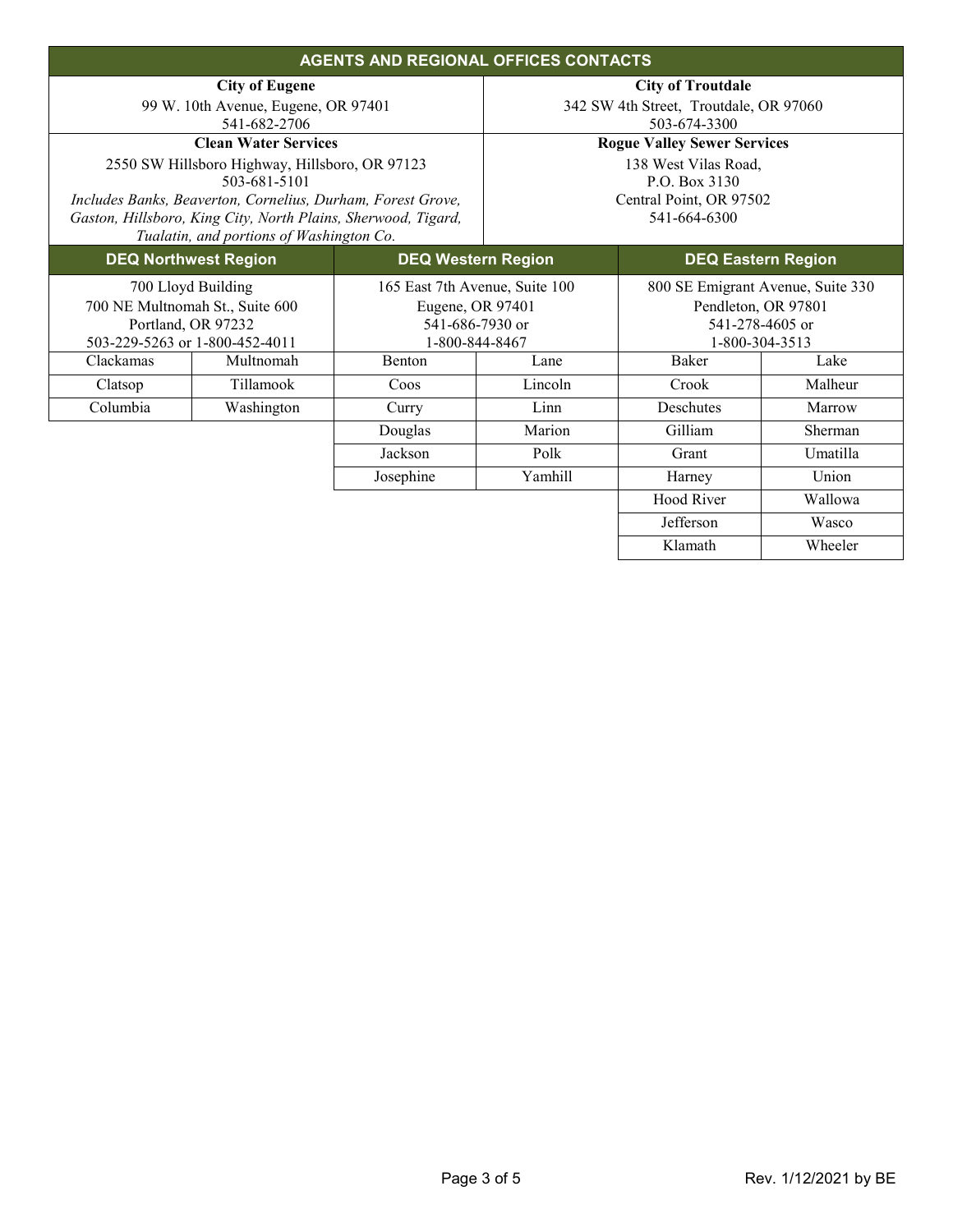| <b>DEQ USE ONLY</b>                              |                                                                   | <b>DEQ USE ONLY</b>                                                                                                                                                                                                            |  |  |
|--------------------------------------------------|-------------------------------------------------------------------|--------------------------------------------------------------------------------------------------------------------------------------------------------------------------------------------------------------------------------|--|--|
| File $#$ :                                       |                                                                   | Date Received: ________________________                                                                                                                                                                                        |  |  |
|                                                  | State of Oregon<br><b>DEQ</b> Department of Environmental Quality | Amount: \$                                                                                                                                                                                                                     |  |  |
|                                                  |                                                                   | Check #: All the state of the state of the state of the state of the state of the state of the state of the state of the state of the state of the state of the state of the state of the state of the state of the state of t |  |  |
| Application #: ___________________________       | <b>APPLICATION FOR NEW NPDES</b>                                  | Check Name: Value of the Check Name:                                                                                                                                                                                           |  |  |
|                                                  | <b>GENERAL PERMIT 1200-C</b>                                      |                                                                                                                                                                                                                                |  |  |
| River Mile: <u>_____________________________</u> | For stormwater discharges to surface                              |                                                                                                                                                                                                                                |  |  |
| Legal Name Confirmed: □                          | waters from construction activities                               | Notes: Notes: Notes: Notes: Notes: Notes: Notes: Notes: Notes: Notes: Notes: Notes: Notes: Notes: Notes: Notes                                                                                                                 |  |  |
|                                                  | disturbing one acre or more that do not                           |                                                                                                                                                                                                                                |  |  |
|                                                  | meet automatic coverage requirements.*                            |                                                                                                                                                                                                                                |  |  |

\*A project *may* be eligible for "automatic coverage" under NPDES general permit 1200-CN if stormwater *does not* discharge to a waterbody with a TMDL or 303(d) listing for sediment or turbidity *and* it meets one of the following criteria (see 1200-CN at [http://www.oregon.gov/deq/FilterPermitsDocs/1200cnPermit.pdf:](http://www.oregon.gov/deq/FilterPermitsDocs/1200cnPermit.pdf)

- 1. Disturbs less than one acre and is located in Gresham, Troutdale, or Wood Village.
- 2. Disturbs less than five acres and is located in Albany, Corvallis, Eugene, Milwaukie, Multnomah Co. (unincorporated areas), Springfield, West Linn, or Wilsonville.
- 3. Disturbs less than five acres and is within the jurisdictions of Clackamas Co. Water Environment Services [Gladstone, areas within Clackamas Co. Service Dist. #1 (excluding Happy Valley), and areas within the Surface Water Management Agency of Clackamas Co. (including Rivergrove)], Clean Water Services (Banks, Beaverton, Cornelius, Durham, Forest Grove, Hillsboro, King City, North Plains, Sherwood, Tigard, Tualatin, and Washington Co. within Urban Growth Boundary), or Rogue Valley Sewer Services.

| A. PROJECT INFORMATION                                                        |  |       |                                                                  |                                                                                                                                                         |                                                                 |                      |  |
|-------------------------------------------------------------------------------|--|-------|------------------------------------------------------------------|---------------------------------------------------------------------------------------------------------------------------------------------------------|-----------------------------------------------------------------|----------------------|--|
| 1. Applicant (Responsible Person or entity legally responsible for<br>permit) |  |       |                                                                  | 2. Invoicing information (person or entity legally responsible for<br>payment of annual fee invoice; not a third party independent of the<br>applicant) |                                                                 |                      |  |
| Contact Name (if different from applicant)                                    |  |       |                                                                  | Invoice Contact Name (if different from applicant)                                                                                                      |                                                                 |                      |  |
| Address                                                                       |  |       |                                                                  | Address                                                                                                                                                 |                                                                 |                      |  |
| City                                                                          |  | State | ZIP Code                                                         | City                                                                                                                                                    | State                                                           | ZIP Code             |  |
| Telephone                                                                     |  |       | <b>Email Address</b>                                             | Telephone                                                                                                                                               |                                                                 | Email Address        |  |
| 3. Architect/Engineering Firm<br>(Erosion and Sediment Control Plan)          |  |       | 4. Applicant's Designated Erosion and Sediment Control Inspector |                                                                                                                                                         |                                                                 |                      |  |
| Project Manager                                                               |  |       |                                                                  | Company Name                                                                                                                                            |                                                                 |                      |  |
| Telephone                                                                     |  |       | <b>Email Address</b>                                             | Telephone                                                                                                                                               |                                                                 | <b>Email Address</b> |  |
|                                                                               |  |       |                                                                  |                                                                                                                                                         | Qualification program, certification number and expiration date |                      |  |